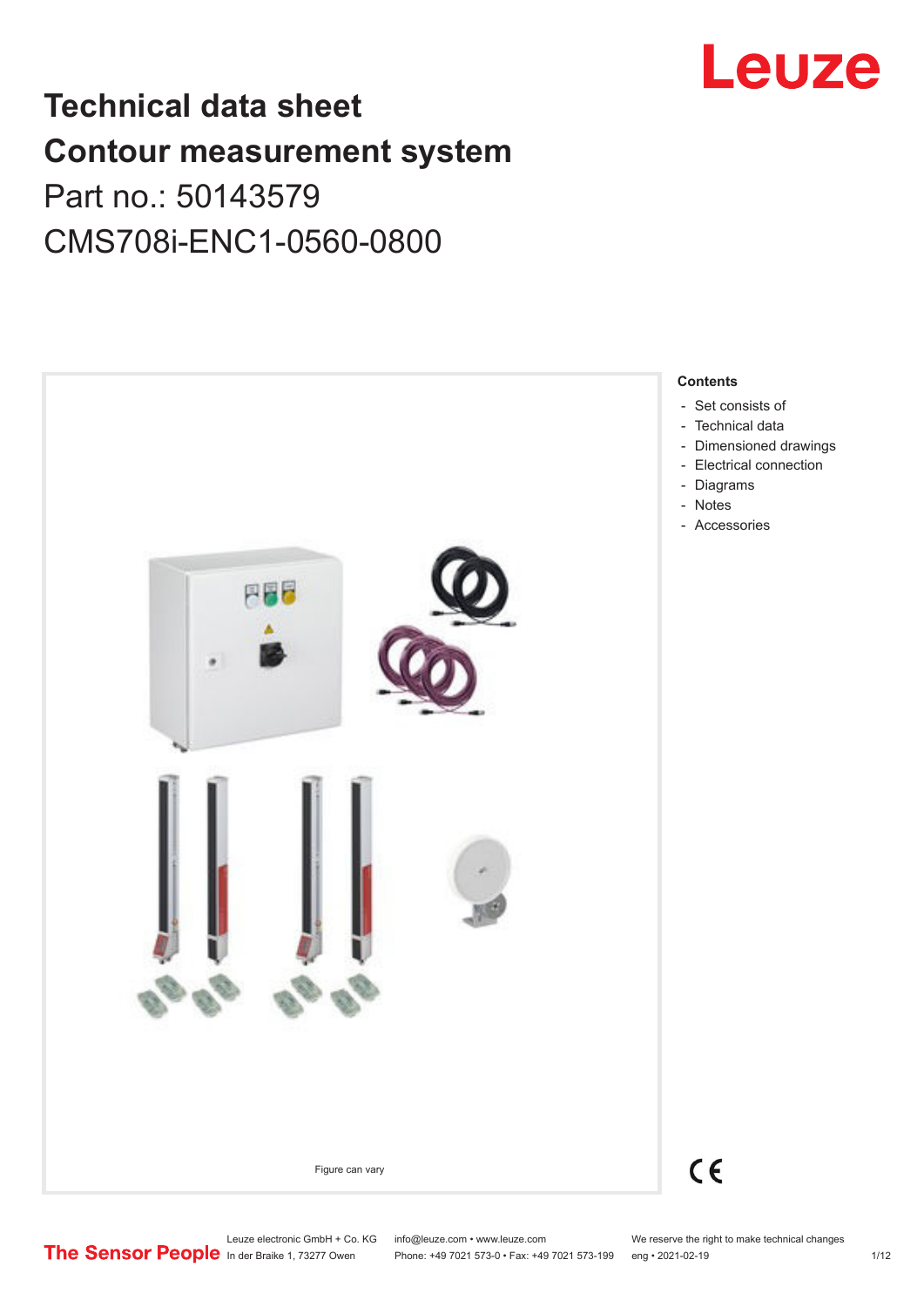# **Set consists of**

# Leuze

|     | <b>Quantity</b> Part no. |          | <b>Designation</b>                      | <b>Article</b>                               | <b>Description</b>                                                                                                                                                                                                                                    |
|-----|--------------------------|----------|-----------------------------------------|----------------------------------------------|-------------------------------------------------------------------------------------------------------------------------------------------------------------------------------------------------------------------------------------------------------|
|     | $\overline{2}$           | 424417   | <b>BT-2P40</b>                          | Mounting bracket set                         | Bore hole 1: M6<br>Bore hole 2: M6<br>Design of mounting device: Mounting clamp<br>Fastening, at system: Groove mounting<br>Mounting bracket, at device: Groove mounting<br>Type of mounting device: Clampable<br>Material: Metal                     |
|     | $\mathbf{1}$             | 50118743 | $L-M12$                                 | CML730i-R05-560.A/ Light curtain receiver    | Operating range: 0.1  4.5 m<br>Interface: IO-Link<br>Connection: Connector, M12, Axial, 8-pin                                                                                                                                                         |
|     | $\mathbf{1}$             | 50118746 | $L-M12$                                 | CML730i-R05-800.A/ Light curtain receiver    | Operating range: 0.1  4.5 m<br>Interface: IO-Link<br>Connection: Connector, M12, Axial, 8-pin                                                                                                                                                         |
|     | $\mathbf{1}$             | 50118582 | M12                                     | CML730i-T05-560.A- Light curtain transmitter | Operating range: 0.1  4 m<br>Connection: Connector, M12, Axial, 5-pin                                                                                                                                                                                 |
|     | $\mathbf{1}$             | 50118585 | M12                                     | CML730i-T05-800.A- Light curtain transmitter | Operating range: 0.1  4 m<br>Connection: Connector, M12, Axial, 5-pin                                                                                                                                                                                 |
|     | $\overline{2}$           | 50129781 | <b>KDS DN-M12-5A-</b><br>M12-5A-P3-050  | Interconnection cable                        | Suitable for interface: IO-Link, DeviceNet, CANopen<br>Connection 1: Connector, M12, Axial, Female, A-coded, 5-pin<br>Connection 2: Connector, M12, Axial, Male, A-coded, 5-pin<br>Shielded: Yes<br>Cable length: 5,000 mm<br>Sheathing material: PUR |
|     | 3                        | 50135146 | 8A-P1-050                               | KDS S-M12-8A-M12- Interconnection cable      | Connection 1: Connector, M12, Axial, Female, A-coded, 8-pin<br>Connection 2: Connector, M12, Axial, Male, A-coded, 8-pin<br>Shielded: Yes<br>Cable length: 5,000 mm<br>Sheathing material: PUR                                                        |
|     | $\mathbf{1}$             | 50144568 | LMSMA35500024KH Rotary encoder<br>10M16 |                                              |                                                                                                                                                                                                                                                       |
| 円線位 | $\mathbf{1}$             | 50142930 | LSC708-ENC-100                          | Switch cabinet                               | Supply voltage: 100  263 V, AC<br>Switching inputs: 4 Piece(s)<br>Switching outputs: 4 Piece(s)<br>Connections: 11 Piece(s)                                                                                                                           |

Leuze electronic GmbH + Co. KG info@leuze.com • www.leuze.com We reserve the right to make technical changes In der Braike 1, 73277 Owen Phone: +49 7021 573-0 • Fax: +49 7021 573-199 eng • 2021-02-19 2/12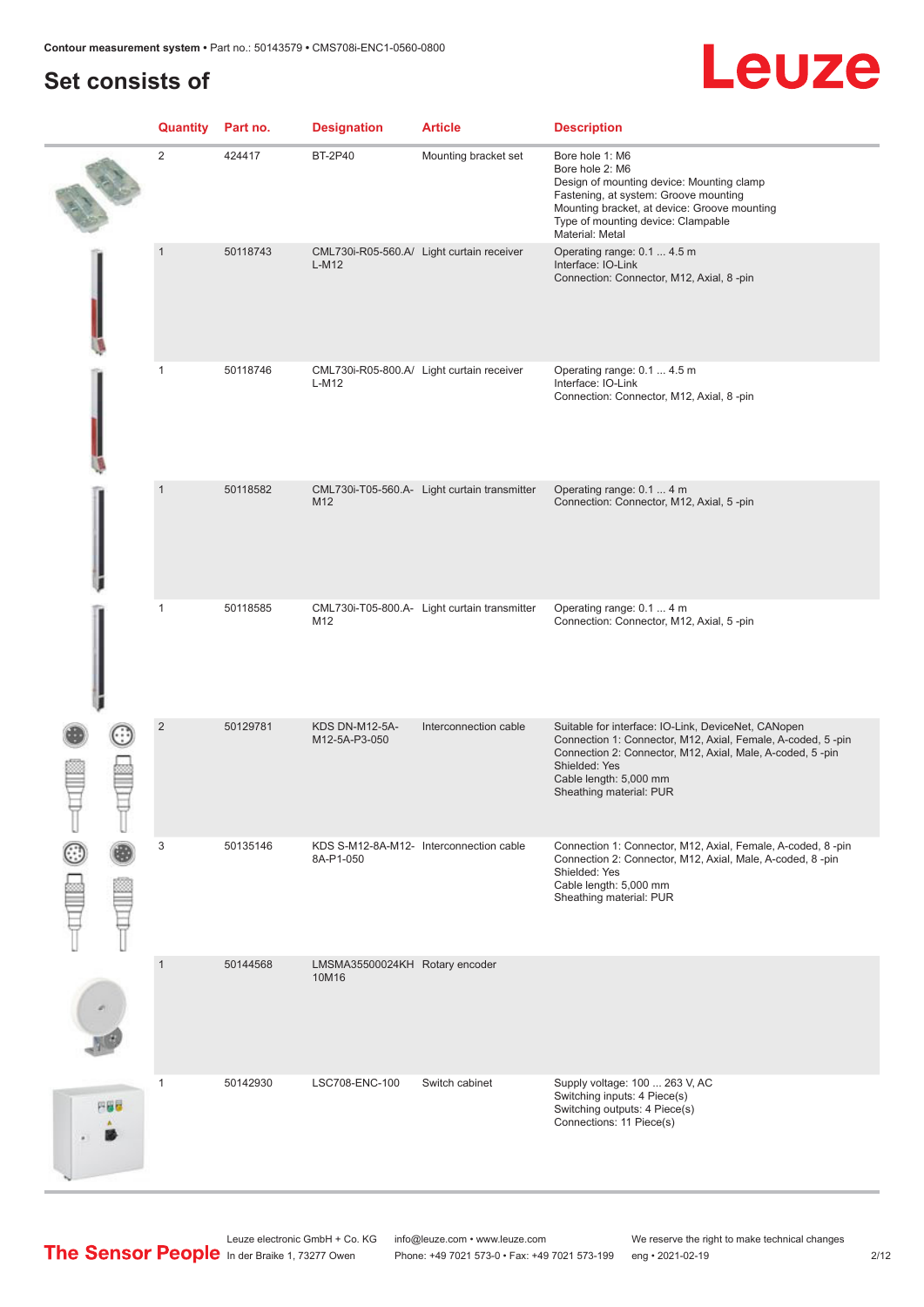# <span id="page-2-0"></span>**Technical data**

# Leuze

#### **Basic data**

| Basic data                                                     |                                         |
|----------------------------------------------------------------|-----------------------------------------|
| <b>Series</b>                                                  | CMS 7xxi                                |
| <b>Contains</b>                                                | 1x dongle CMS700                        |
|                                                                | 1x rotary encoder                       |
| Order guide                                                    | Additional models on request            |
| <b>Functions</b>                                               |                                         |
| <b>Functions</b>                                               | For a minimum object height $\geq$ 5 mm |
| <b>Optical data</b>                                            |                                         |
| <b>Operating range</b>                                         | Guaranteed operating range              |
| <b>Operating range</b>                                         | 0.14.5m                                 |
| Operating range, transparent media                             | $0.1 1.75$ m                            |
| <b>Operating range limit</b>                                   | Typical operating range                 |
| <b>Operating range limit</b>                                   | 0.16m                                   |
| <b>Measurement field length 1</b>                              | 560 mm                                  |
| <b>Measurement field length 2</b>                              | 800 mm                                  |
| Beam spacing                                                   | 5 <sub>mm</sub>                         |
|                                                                |                                         |
| <b>Electrical data</b>                                         |                                         |
| <b>Protective circuit</b>                                      | Polarity reversal protection            |
|                                                                | Short circuit protected                 |
|                                                                | Transient protection                    |
| Output current, continuous current per 100 mA<br>channel, max. |                                         |
| Performance data                                               |                                         |
| Supply voltage U <sub>R</sub>                                  | 100  263 V, AC                          |
| <b>Open-circuit current</b>                                    | 250 mA                                  |
| <b>Inputs</b>                                                  |                                         |
| Number of digital switching inputs                             | 4 Piece(s)                              |
|                                                                |                                         |
| <b>Switching inputs</b>                                        |                                         |
| <b>Type</b>                                                    | Digital switching input                 |
| Voltage type                                                   | DC                                      |
| <b>Switching voltage</b>                                       | 24 V, VIN                               |
| Outputs                                                        |                                         |
| Number of digital switching outputs 4 Piece(s)                 |                                         |
|                                                                |                                         |
| <b>Switching outputs</b><br><b>Type</b>                        | Digital switching output                |
|                                                                | AC                                      |
| Voltage type<br><b>Switching voltage</b>                       | 24 V, VIN                               |
|                                                                |                                         |
| Interface                                                      |                                         |
| <b>Type</b>                                                    | EtherNet TCP/IP                         |
| <b>Ethernet</b>                                                |                                         |
| <b>Function</b>                                                | Configuration / process data            |
| <b>Connection</b>                                              |                                         |
| <b>Number of connections</b>                                   | 7 Piece(s)                              |
| <b>Connection 1</b>                                            |                                         |
| <b>Function</b>                                                | Earthing                                |
| <b>Type of connection</b>                                      | Earthing strap                          |
| <b>Material</b>                                                | Metal                                   |

| <b>Connection 2</b>                    |                                                                                          |
|----------------------------------------|------------------------------------------------------------------------------------------|
| <b>Function</b>                        | Voltage supply                                                                           |
| <b>Type of connection</b>              | Harting connector                                                                        |
| <b>Material</b>                        | Metal                                                                                    |
|                                        |                                                                                          |
| <b>Connection 3</b>                    |                                                                                          |
| <b>Function</b>                        | Width measuring light curtain connection                                                 |
| <b>Type of connection</b>              | Connector                                                                                |
| <b>Thread size</b>                     | M12                                                                                      |
| Type                                   | Male                                                                                     |
| <b>Material</b>                        | Metal                                                                                    |
| No. of pins                            | 8-pin                                                                                    |
| Encoding                               | A-coded                                                                                  |
|                                        |                                                                                          |
| <b>Connection 4</b>                    |                                                                                          |
| <b>Function</b>                        | Height measuring light curtain connec-<br>tion                                           |
| Type of connection                     | Connector                                                                                |
| <b>Thread size</b>                     | M <sub>12</sub>                                                                          |
| Type                                   | Male                                                                                     |
| <b>Material</b>                        | Metal                                                                                    |
| No. of pins                            | 8-pin                                                                                    |
| Encoding                               | A-coded                                                                                  |
|                                        |                                                                                          |
| <b>Connection 5</b>                    |                                                                                          |
| <b>Function</b>                        | Rotary encoder connection (not in<br>combination with length measuring light<br>curtain) |
| <b>Type of connection</b>              | Connector                                                                                |
| <b>Thread size</b>                     | M12                                                                                      |
| <b>Type</b>                            | Male                                                                                     |
| <b>Material</b>                        | Metal                                                                                    |
| No. of pins                            | 8-pin                                                                                    |
| Encoding                               | A-coded                                                                                  |
|                                        |                                                                                          |
| <b>Connection 6</b><br><b>Function</b> | <b>External Ethernet TCP/IP connection</b>                                               |
| Type of connection                     | Connector                                                                                |
| <b>Thread size</b>                     | M12                                                                                      |
| Type                                   | Male                                                                                     |
| <b>Material</b>                        | Metal                                                                                    |
| No. of pins                            | 4 -pin                                                                                   |
| Encoding                               | A-coded                                                                                  |
|                                        |                                                                                          |
| <b>Connection 7</b>                    |                                                                                          |
| <b>Function</b>                        | PROFINET IN connection (optional)                                                        |
| Type of connection                     | Connector                                                                                |
| <b>Thread size</b>                     | M12                                                                                      |
| <b>Type</b>                            | Male                                                                                     |
| <b>Material</b>                        | Metal                                                                                    |
| No. of pins                            | 4-pin                                                                                    |
| Encoding                               | A-coded                                                                                  |
|                                        |                                                                                          |
| <b>Mechanical data</b>                 |                                                                                          |
| Design                                 | Cubic                                                                                    |
| <b>Housing material</b>                | Metal                                                                                    |
| <b>Metal housing</b>                   | Aluminum                                                                                 |
| Lens cover material                    | <b>Plastic</b>                                                                           |
| <b>Housing color</b>                   | Gray                                                                                     |
|                                        | Red                                                                                      |
| Note                                   | Dimensions of individual set items, see<br>dimensioned drawings                          |

Leuze electronic GmbH + Co. KG info@leuze.com • www.leuze.com We reserve the right to make technical changes In der Braike 1, 73277 Owen Phone: +49 7021 573-0 • Fax: +49 7021 573-199 eng • 2021-02-19 3/12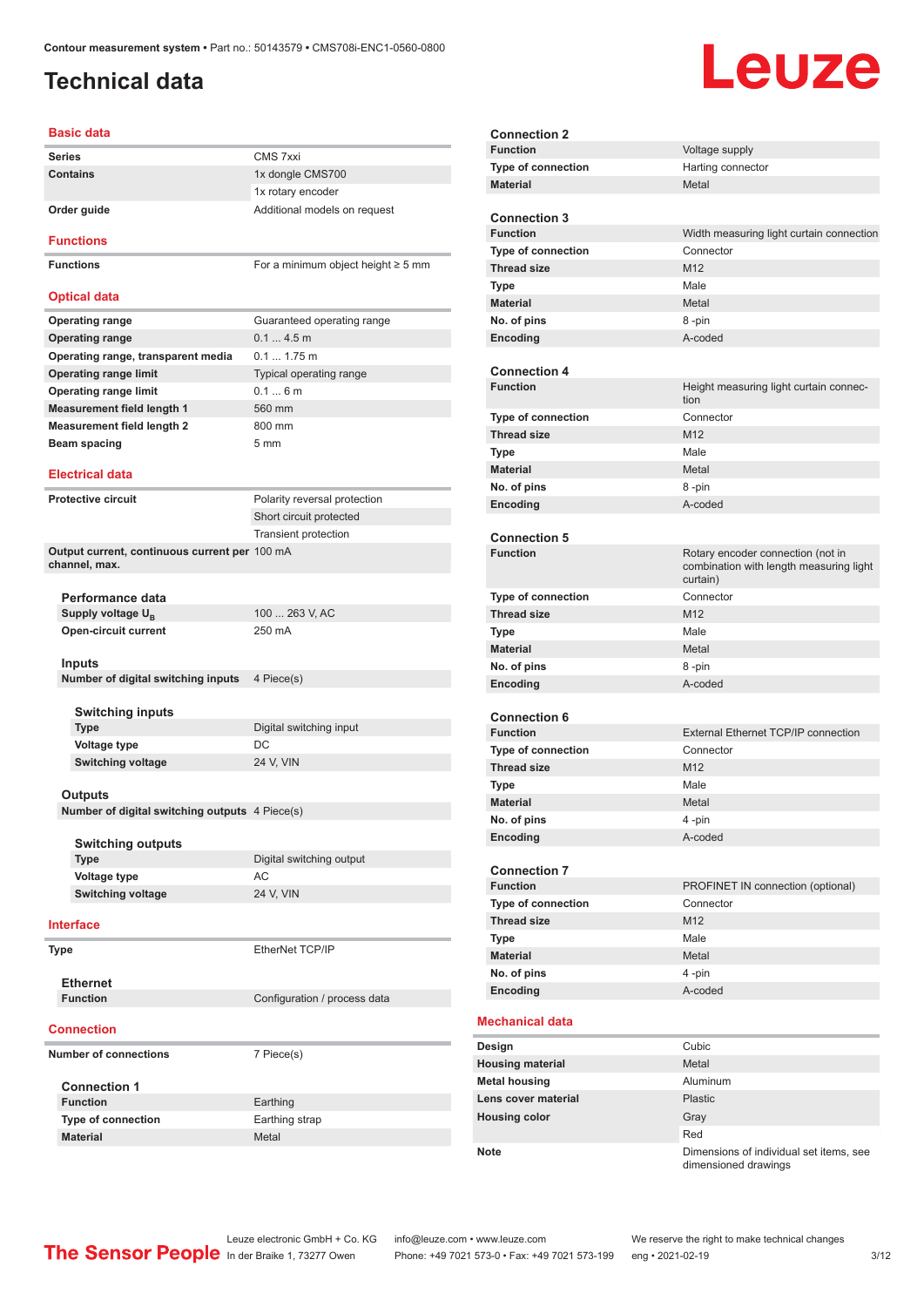# **Technical data**

# Leuze

#### **Operation and display**

| <b>Note</b>                    | This information refers to the switch<br>cabinet |
|--------------------------------|--------------------------------------------------|
| Type of display                | I FD                                             |
| <b>Number of LEDs</b>          | 3 Piece(s)                                       |
| Type of configuration          | performed via webConfig                          |
| <b>Operational controls</b>    | Rotary switch                                    |
| <b>Environmental data</b>      |                                                  |
| Ambient temperature, operation | 045 °C                                           |

**Ambient temperature, storage** -20 ... 70 °C

**Classification**

| 90314990 |
|----------|
| 27270910 |
| 27270910 |
| 27270910 |
| 27270910 |
| 27270910 |
| EC002549 |
| EC002549 |
| EC002549 |
|          |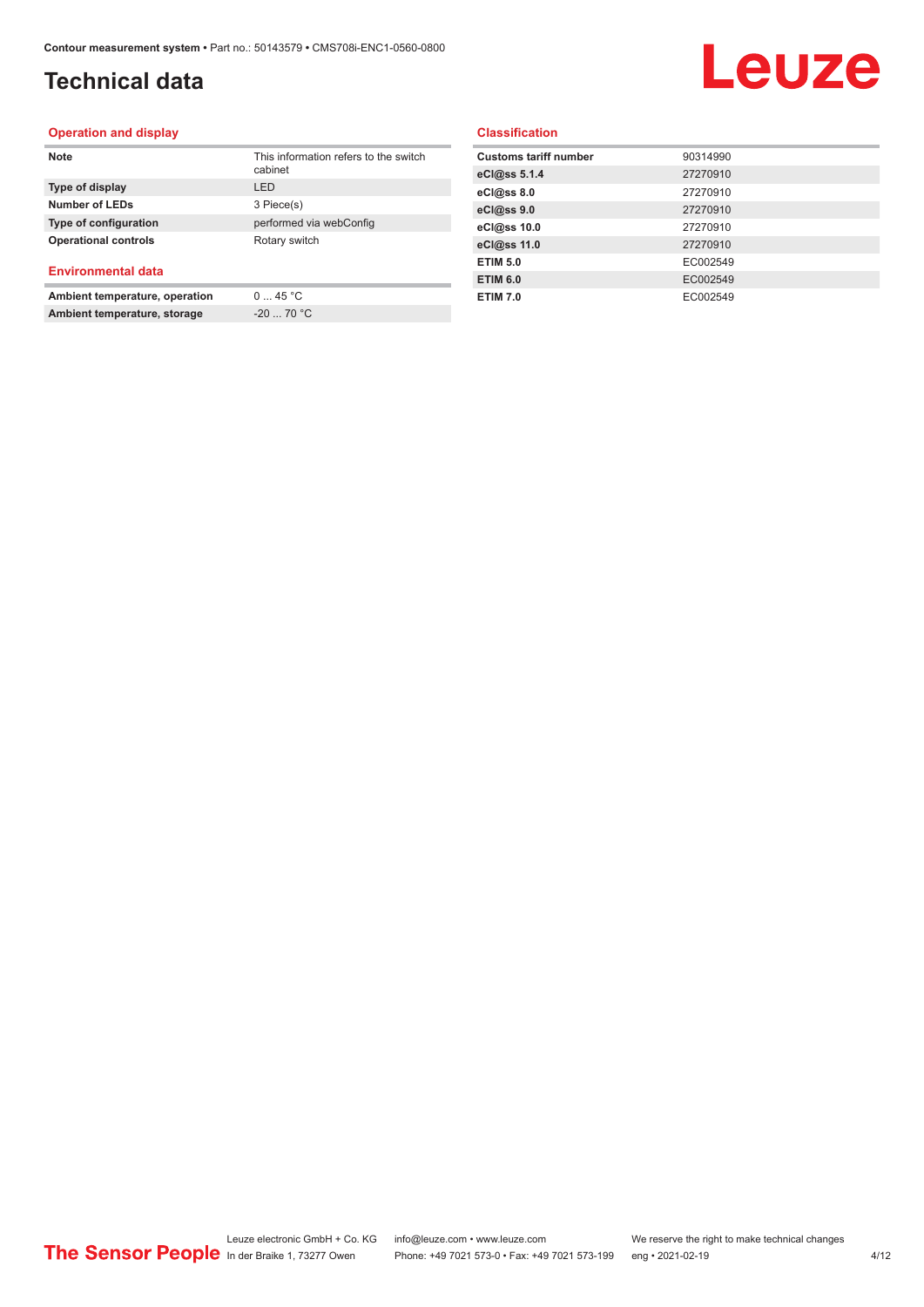<span id="page-4-0"></span>All dimensions in millimeters

Light curtain transmitter and receiver



Y 2.5 mm

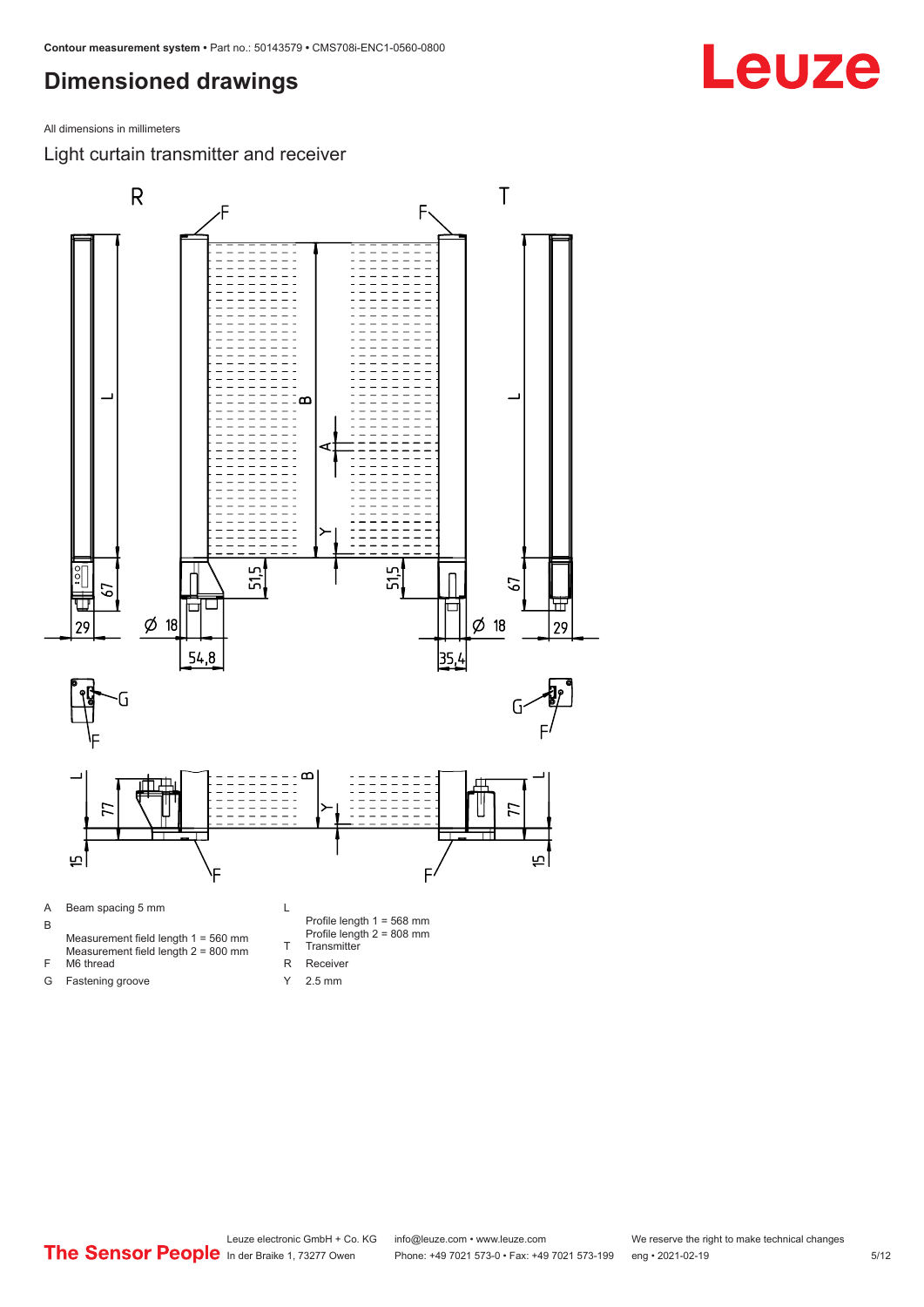# Leuze

### Switch cabinet





210



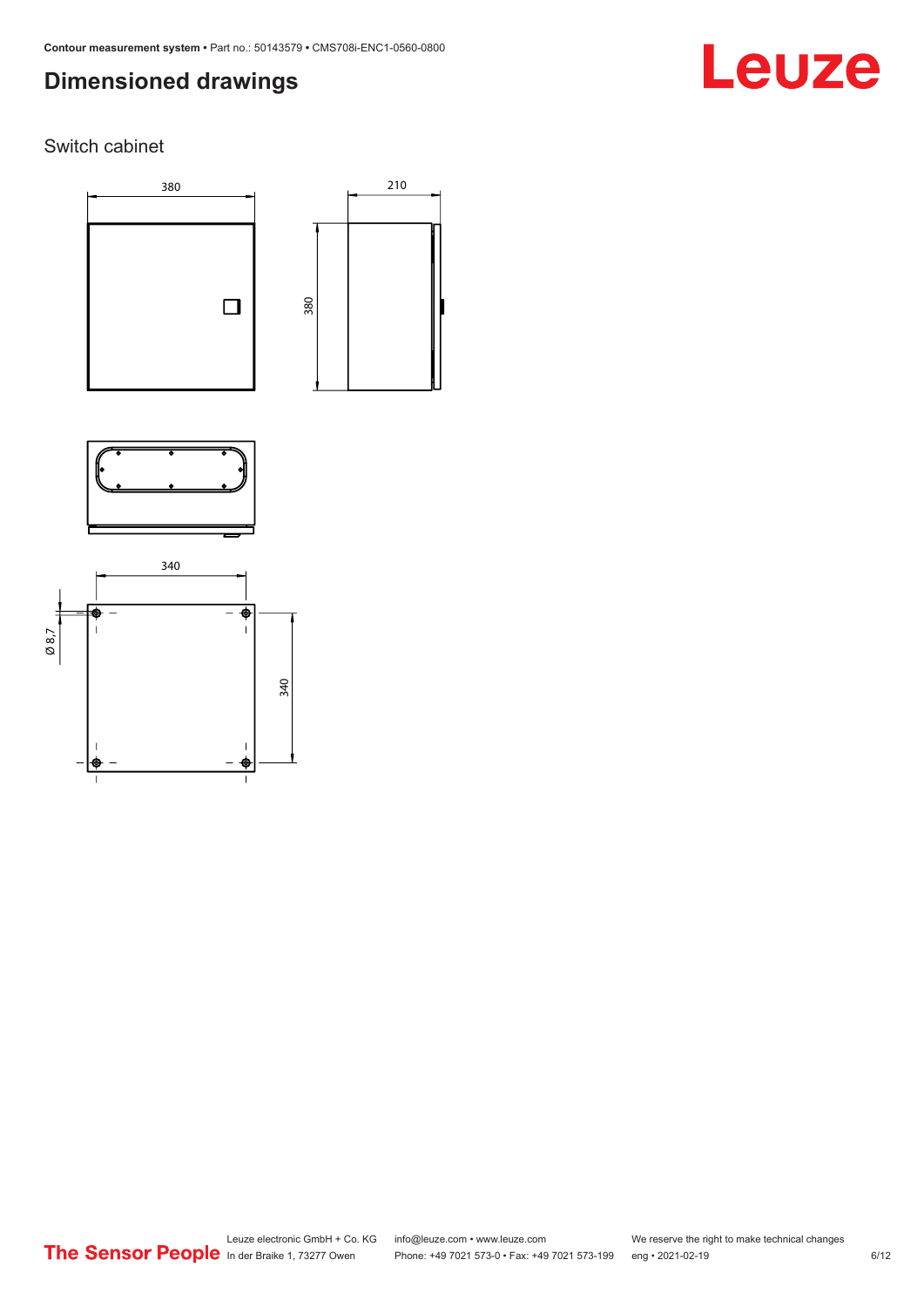# **Leuze**

Rotary encoders



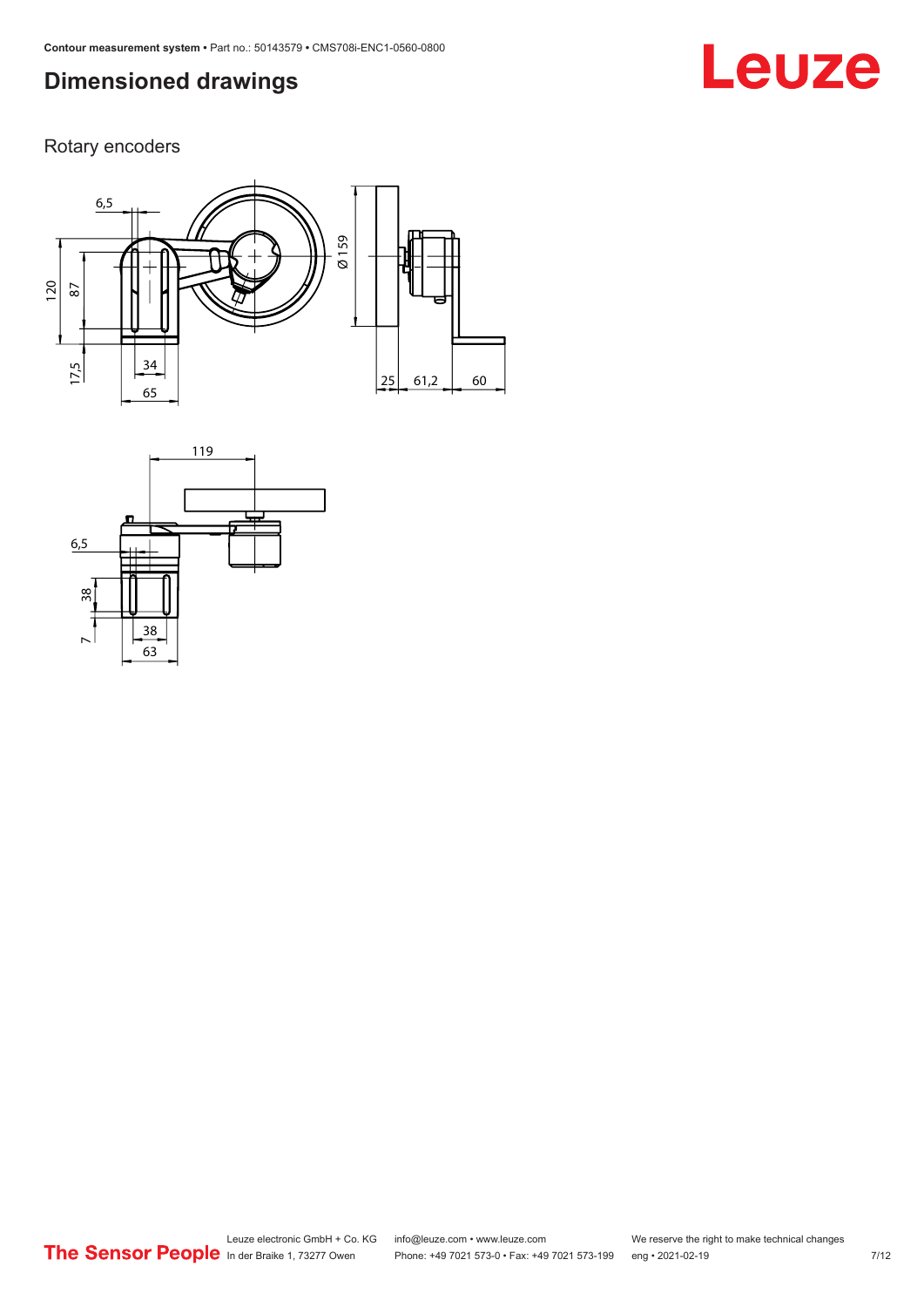<span id="page-7-0"></span>Mounting bracket







# **Electrical connection**

| <b>Connection 1</b> |                                          |
|---------------------|------------------------------------------|
| <b>Function</b>     | Earthing                                 |
| Type of connection  | Earthing strap                           |
| <b>Material</b>     | Metal                                    |
|                     |                                          |
| <b>Connection 2</b> | <b>XS1000</b>                            |
| <b>Function</b>     | Voltage supply                           |
| Type of connection  | Harting connector                        |
| <b>Material</b>     | Metal                                    |
|                     |                                          |
| <b>Connection 3</b> | <b>XS1301</b>                            |
| <b>Function</b>     | Width measuring light curtain connection |
| Type of connection  | Connector                                |
| <b>Thread size</b>  | M12                                      |
| <b>Type</b>         | Male                                     |
| <b>Material</b>     | Metal                                    |
| No. of pins         | 8-pin                                    |
| Encoding            | A-coded                                  |

# **Leuze**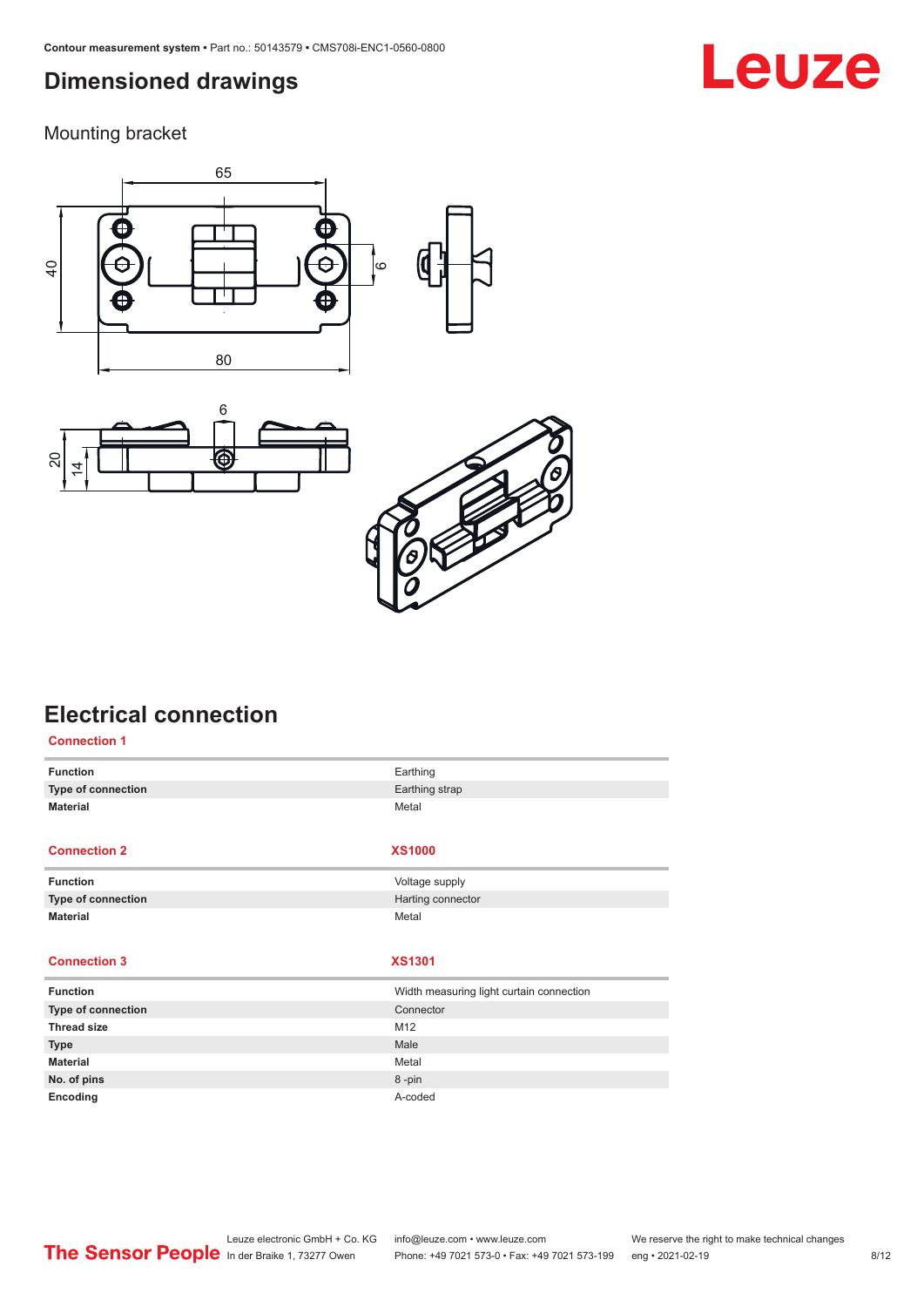# **Electrical connection**

| Pin            | <b>Pin assignment</b> |
|----------------|-----------------------|
| 1              | $V +$                 |
| $\overline{2}$ | IO1                   |
| 3              | GND                   |
| $\overline{4}$ | IO-Link               |
| 5              | IO <sub>2</sub>       |
| 6              | IO3                   |
| 7              | IO4                   |
| 8              | <b>GND</b>            |

#### **Connection 4 XS1302**

| <b>Function</b>           | Height measuring light curtain connection |
|---------------------------|-------------------------------------------|
| <b>Type of connection</b> | Connector                                 |
| <b>Thread size</b>        | M <sub>12</sub>                           |
| <b>Type</b>               | Male                                      |
| <b>Material</b>           | Metal                                     |
| No. of pins               | 8-pin                                     |
| Encoding                  | A-coded                                   |

#### **Pin Pin assignment**

|                | $V +$           |
|----------------|-----------------|
| $\overline{2}$ | IO <sub>1</sub> |
| 3              | GND             |
| $\overline{4}$ | IO-Link         |
| 5              | IO <sub>2</sub> |
| 6              | IO3             |
| 7              | IO4             |
| 8              | GND             |
|                |                 |



**Connection 5 XS1400**

| <b>Function</b>           | Rotary encoder connection (not in combination with<br>length measuring light curtain) |
|---------------------------|---------------------------------------------------------------------------------------|
| <b>Type of connection</b> | Connector                                                                             |
| <b>Thread size</b>        | M <sub>12</sub>                                                                       |
| Type                      | Male                                                                                  |
| Material                  | Metal                                                                                 |
| No. of pins               | 8-pin                                                                                 |
| Encoding                  | A-coded                                                                               |

### **Pin Pin assignment**

| 1              | $U-$   |
|----------------|--------|
| $\overline{2}$ | $U +$  |
| 3              | A      |
| $\overline{4}$ | B      |
| 5              | N      |
| 6              | A inv. |
| 7              | B inv. |
| 8              | N inv. |
| 9              | Shield |
|                |        |



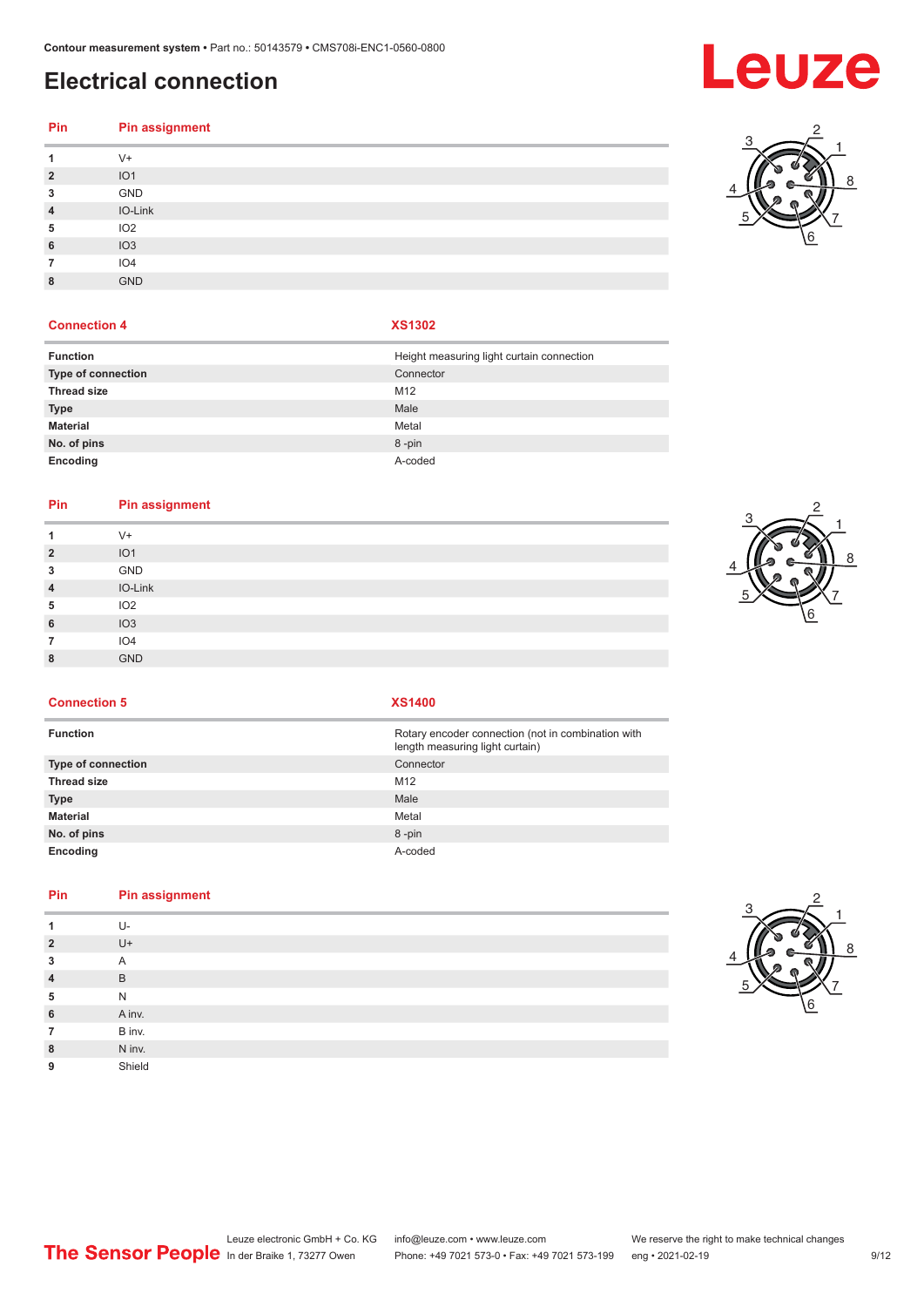# **Electrical connection**

#### **Connection 6 XETH1**

| <b>Function</b>    | External Ethernet TCP/IP connection |
|--------------------|-------------------------------------|
| Type of connection | Connector                           |
| <b>Thread size</b> | M12                                 |
| <b>Type</b>        | Male                                |
| <b>Material</b>    | Metal                               |
| No. of pins        | $4$ -pin                            |
| Encoding           | A-coded                             |

### **Pin Pin assignment**

| $\boldsymbol{A}$ | .     |
|------------------|-------|
| $\overline{2}$   | $RD+$ |
| $\mathbf{3}$     | TD-   |
| $\overline{4}$   | RD-   |



Leuze

#### **Connection 7 XS1100**

| <b>Function</b>    | PROFINET IN connection (optional) |
|--------------------|-----------------------------------|
| Type of connection | Connector                         |
| <b>Thread size</b> | M12                               |
| <b>Type</b>        | Male                              |
| <b>Material</b>    | Metal                             |
| No. of pins        | $4 - pin$                         |
| Encoding           | A-coded                           |

#### **Pin Pin assignment**

| $\overline{A}$ | TD+   |
|----------------|-------|
| $\overline{2}$ | $RD+$ |
| 3              | TD-   |
| $\overline{4}$ | RD-   |

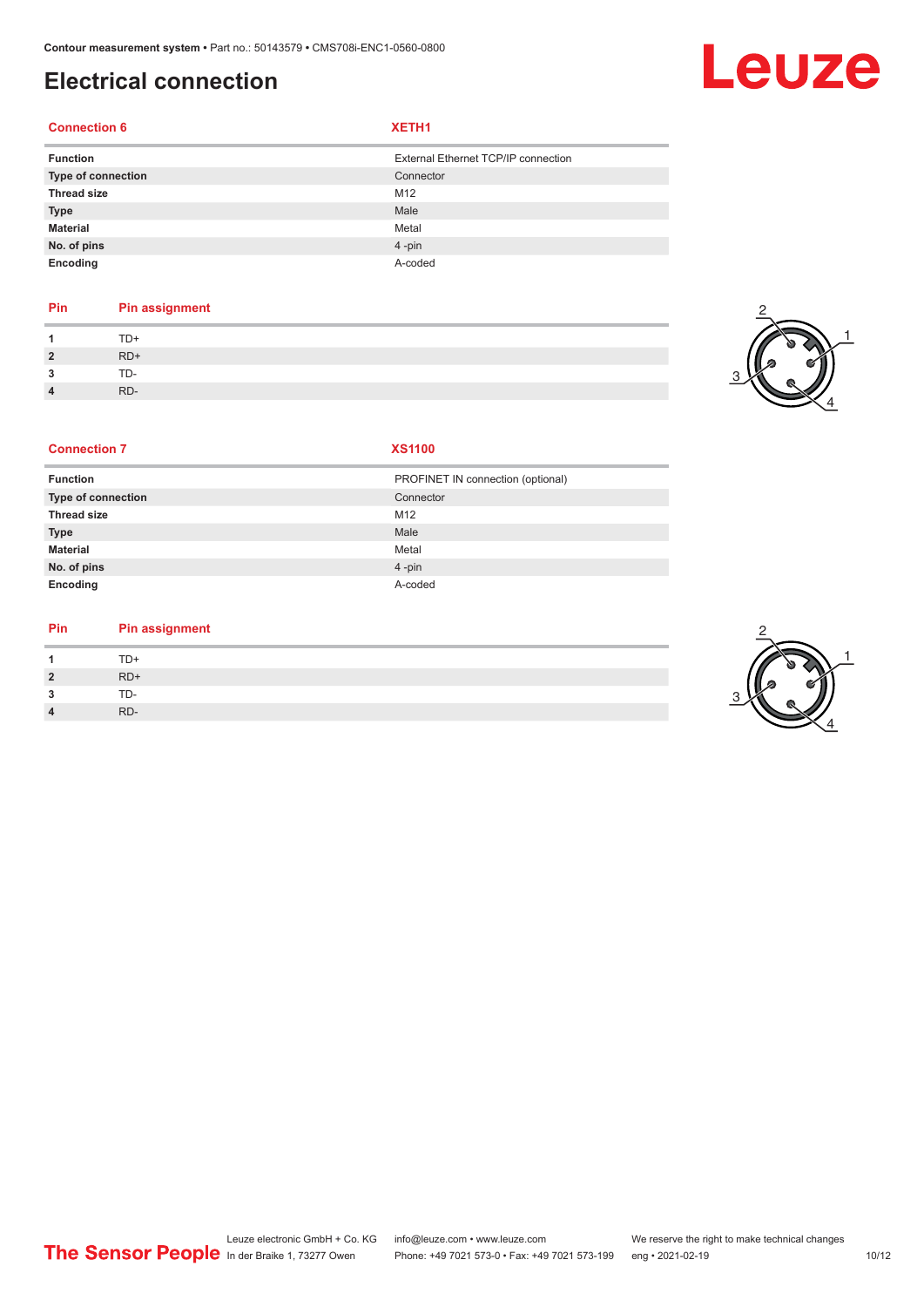## <span id="page-10-0"></span>**Diagrams**



x Total measuring length from width and height measuring light curtain [mm]

y Max. conveyor speed [m/s]

### **Notes**



### **Accessories**

# Connection technology - Interconnection cables

|   |                      | Part no. | <b>Designation</b>                     | <b>Article</b>        | <b>Description</b>                                                                                                                                                                         |
|---|----------------------|----------|----------------------------------------|-----------------------|--------------------------------------------------------------------------------------------------------------------------------------------------------------------------------------------|
| ▩ | <b>Service</b><br>甘量 | 50135082 | <b>KSS ET-M12-4A-</b><br>RJ45-A-P7-100 | Interconnection cable | Suitable for interface: Ethernet<br>Connection 1: Connector, M12, Axial, Male, D-coded, 4-pin<br>Connection 2: RJ45<br>Shielded: Yes<br>Cable length: 10,000 mm<br>Sheathing material: PUR |

Leuze